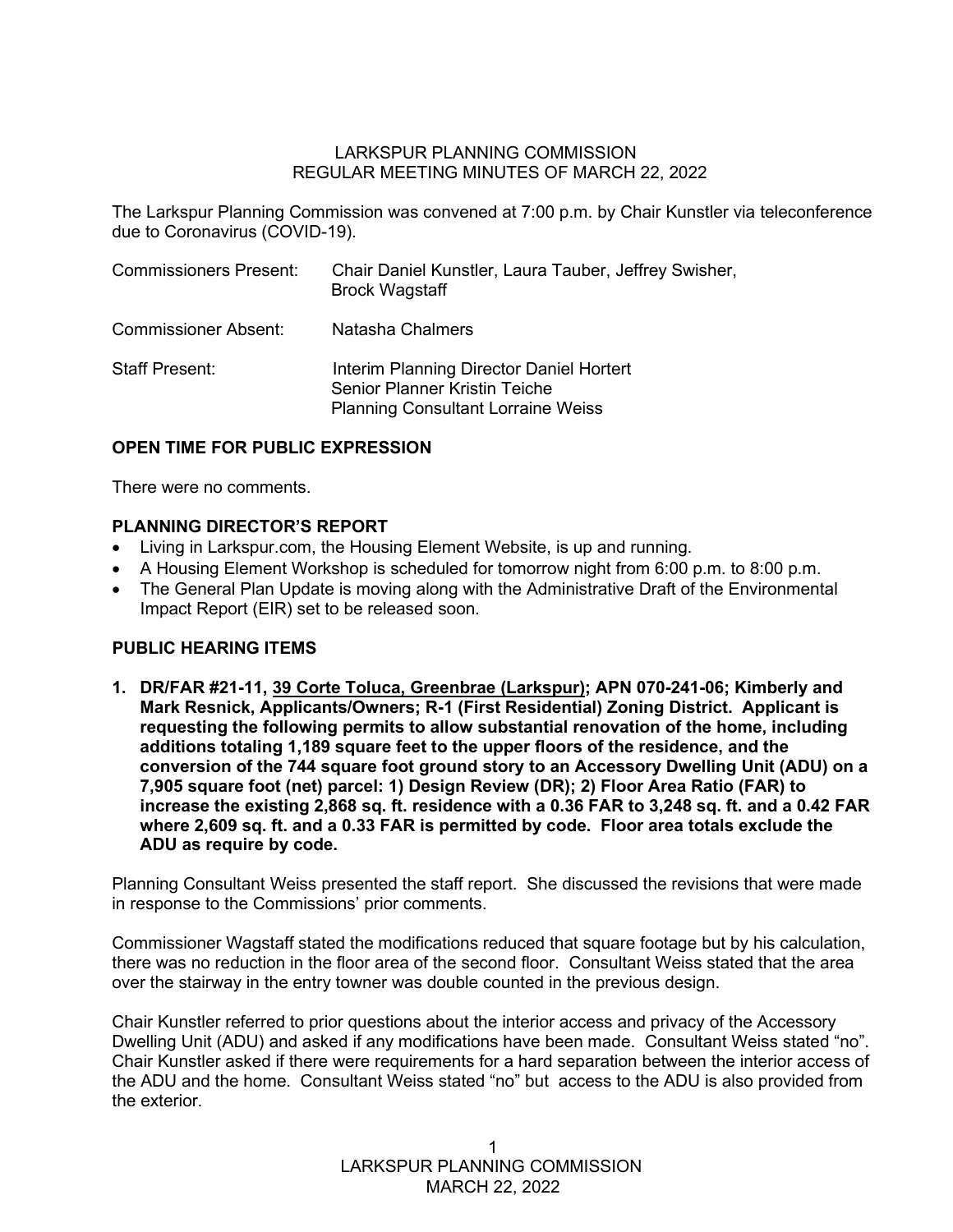Chair Kunstler opened the Public Hearing.

Mr. Mark Resnick, applicant, made the following comment:

• He would be happy to answer any questions.

Commissioner Swisher asked about the letter regarding view impacts. . Mr. Resnick stated the letter came an individual who is about 1800 feet away. Senior Planner Teiche displayed a photograph taken by the person who wrote the letter.

Chair Kunstler asked Mr. Resnick if he is committed to installing solar panels. Mr. Resnick stated "yes".

Chair Kunstler closed the Public Hearing.

Commissioner Swisher provided the following comments:

- This is a handsome design. He has no objections.
- The modifications made are in character with the neighborhood.
- He could approve the project.

Commissioner Tauber provided the following comments:

- The elimination of the tower helps with the massing and the height.
- The design is nice.
- Her concern remains- it is too much house for the lot.

Commissioner Wagstaff provided the following comments:

- The actual floor area of the house has not really changed.
- The two-story "air" was removed which does reduce the mass.
- He referred to the Roof Plan and stated there is a lot going on that has nothing to do with the form that it is supporting.
- The design could be so much better.

Chair Kunstler provided the following comments:

- He agreed with Commissioners Tauber and Wagstaff.
- There are things about the design that he likes and that are in compliance with the Design Review Guidelines.
- The height has been reduced and the tower eliminated.
- He has an issue with the size of the house.
- He appreciates the commitment to solar panels.
- He is not there yet in terms of the size of the house on this lot.
- There is a large discrepancy between the proposed and allowable floor area ratio (FAR).
- He would like to see further modifications.
- He noted a continuance is not permitted at this point. The Commission can deny the application without prejudice which would allow the applicant to appeal to the City Council.

Consultant Weiss stated the other option is to approve the application subject to modifications. Senior Planner Teiche stated the modifications must be minor.

Commissioner Wagstaff provided the following comments:

• There is an opportunity to produce something very special.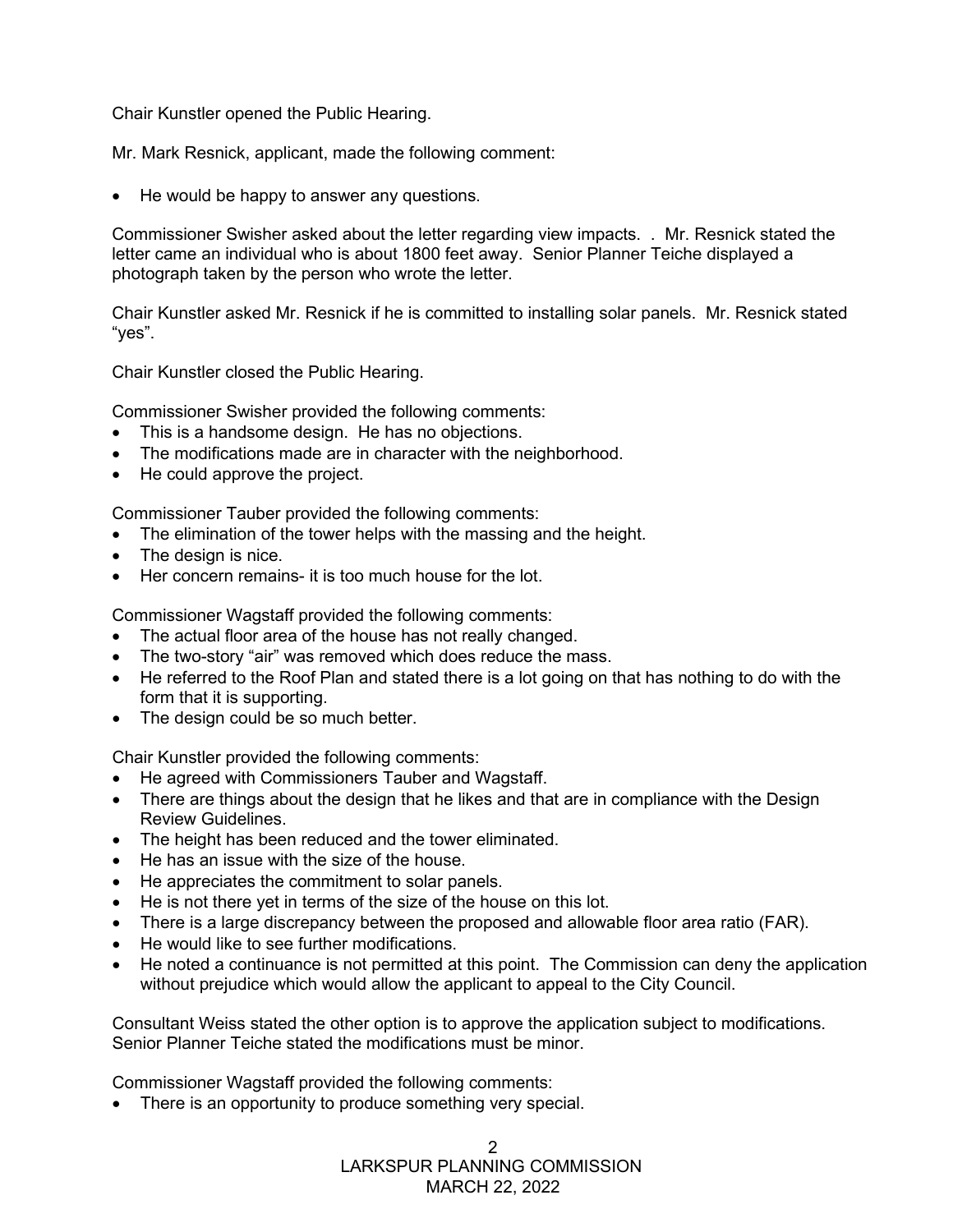- The rooms upstairs are big.
- Form follows function- he pointed out the floor plans relative to the roof plans.

M/s, Tauber/Wagstaff, motioned and the Commission voted 3-1-1 (Swisher no, Chalmers absent) to deny without prejudice DR/FAR #21-11, 39 Corte Toluca. The application will be continued to the next meeting for adoption of Findings for Denial.

Chair Kunstler stated the 10-day appeal period will start after the adoption of the Findings for Denial.

**2. H/DR/V/EX/HRT #21-35, 9 Murray Lane; APN 020-031-12; Polsky Perlstein, Architects, Applicants, Amy and Wayne Wu, Owners; R-1 (First Residential) Zoning District. Applicant proposed to remodel and expand an existing 2,361 sq. ft. historic residence, demolish an existing 409 sq. ft. historic cottage (second unit) and substantially remodel the existing nonconforming 233 sq. ft. carport into a garage, re-using the historic siding from the historic cottage on the east side. Improvements would total 5,666 sq. ft. on the 18,548 sq. ft. lot with a 0.36 FAR where 0.40 is permitted by code. Additional site improvements include a new circular entry driveway running between the residence and stand of heritage Redwood trees, grading and construction of a rear yard pool and bocce court, a pool equipment enclosure, storage shed, and landscaping. Required permits include: 1) Historic Review; 2) Design Review; 3) Variance to maintain a non-conforming carport with an 11-foot interior width where 12 feet is required by code; 4) Exception Permit to allow conversion of the carport, located in the five-foot side yard setback, to a garage where improvements will exceed 60% of the value of the existing carport structure; 5) Heritage Tree Removal Permits to allow removal of two, 60-inch circumference, Coast Live Oaks.** 

Senior Planner Teiche presented the staff report. She is recommending modification of the circular driveway to better protect the trees.

Commissioner Tauber referred to the recommendation for the driveway and asked if the intent is to make the island in the middle bigger and to keep the paying away from the tree roots. Senior Planner Teiche stated "yes". Commissioner Tauber asked if the modified amount of paving would accommodate the vehicles. Senior Planner Teiche stated the width must be at least twelve feet.

Commissioner Wagstaff asked about the location of the parking. Senior Planner Teiche pointed it out including the carport.

Commissioner Swisher asked if they could use porous materials for the driveway construction. Senior Planner Teiche stated the proposal is for pavers which would allow some water to percolate.

Chair Kunstler referred to the terraced pool area and the slot drain and asked if there would be a benefit to having pervious instead of impervious pavers. Senior Planner Teiche stated it was not determined to be an issue with respect to storm water runoff compliance.

Chair Kunstler opened the Public Hearing.

Mr. Jared Polsky, architect, made the following comments:

- He worked on several of the historic homes in the neighborhood.
- This house is one of the first in Larkspur and presents a design challenge.
- The site has challenges.
- The house is in very poor condition.
- The City's Historic Architect is pleased with the removal of the rear cottage façade.

 LARKSPUR PLANNING COMMISSION MARCH 22, 2022 3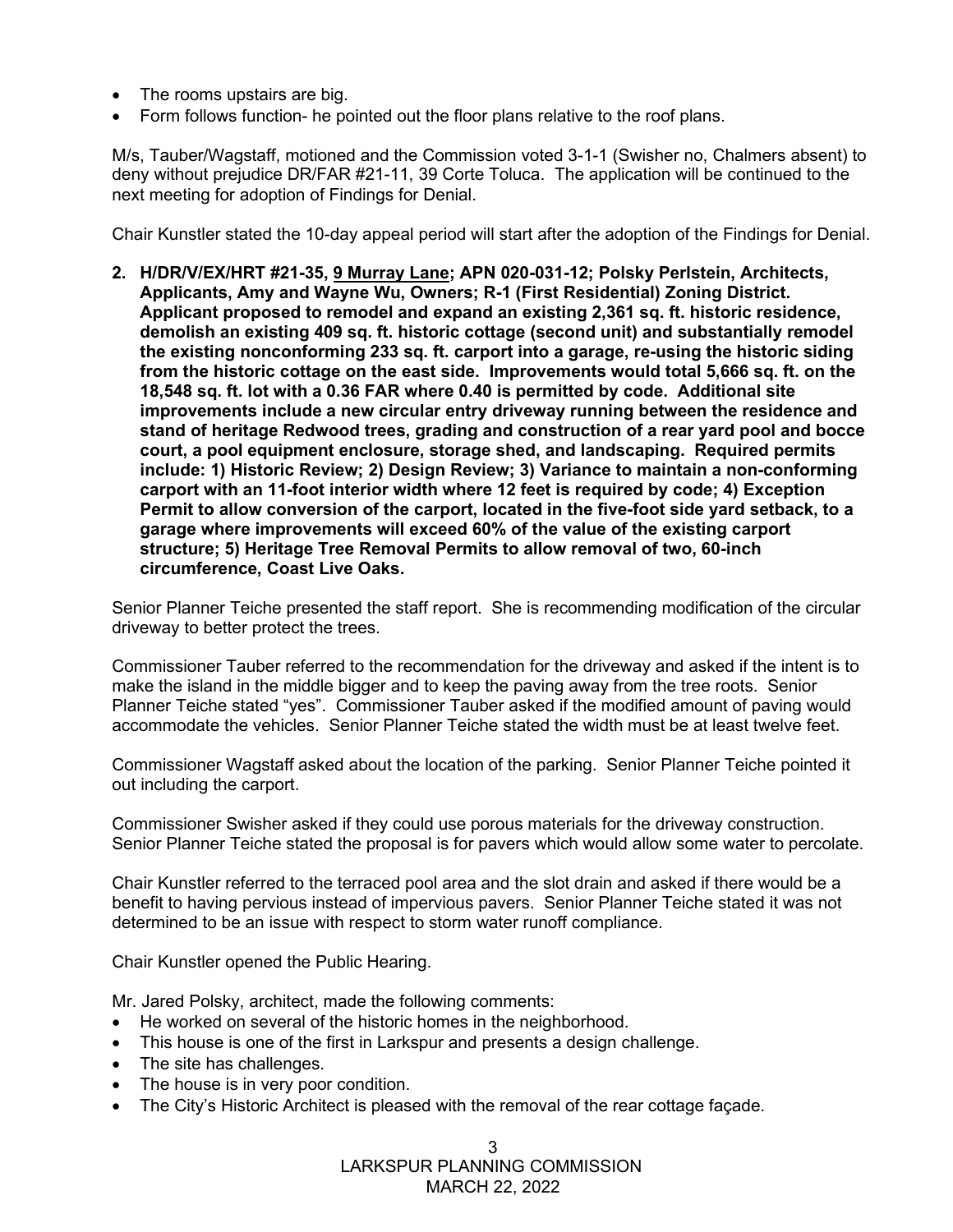- There is no place to park on the private roadway.
- They worked very hard with the civil engineer on the drainage.

Commissioner Wagstaff asked how involved it will be to save what is there given the amount of work that needs to be done. Mr. Polsky discussed the proposed work. He stated the question about pervious pavers around the pool could be answered by the landscape architect.

Chair Kunstler asked if they plan to install solar panels. Mr. Polsky stated "yes".

Ms. Amy Wu, owner, made the following comments:

- This has been a long, meticulous process.
- Their goal is to save the house.
- It is in very poor condition.

Mr. Solter made the following comments:

- They supported the project along with their neighbors the Kurshbaums.
- The project will beautify the street and the neighborhood.

Mr. Andrew Tang, Rancheria Road, made the following comments:

- He agreed that this property needs to be saved.
- The project is a very good move for the community.

Ms. Amber Morrison, attorney, made the following comments:

- She represents the owners of 39 Rancheria Road.
- Her clients are troubled by the demolition of the cottage. It should be protected and preserved.
- They opposed the variance for the "unpermitted" carport. It is located in a High Fire Severity Zone.
- They are opposed to the removal of Heritage Tree #12 to put in a bocce ball court.
- Removal of tree #12 will impact her client's privacy.
- They are concerned about the impact to Tree  $#1, #2, #4,$  and  $#5$  as a result of the circular driveway.
- They own the title to Murray Lane and the Wus do not have a recorded easement to use it.
- They have a recorded easement to cross the northwest corner of the Wu property and this should be depicted in the plans.

Mr. James Holmes, Larkspur, made the following comments:

- The project is to be commended.
- He opposed the removal of a Heritage tree to install a bocce ball court.
- Reasonable efforts should be made to preserve the trees near the driveway.

Ms. Amy Berger made the following comments:

- She is the previous owner of this house.
- The house is in very fragile condition.
- It is a thoughtful design.
- She supports the project.

Mr. Tim Beale made the following comment:

• He supports the project.

Mr. Polsky made the following comments:

• They changed the design of the driveway to make sure the tree roots were not impacted.

4

 LARKSPUR PLANNING COMMISSION MARCH 22, 2022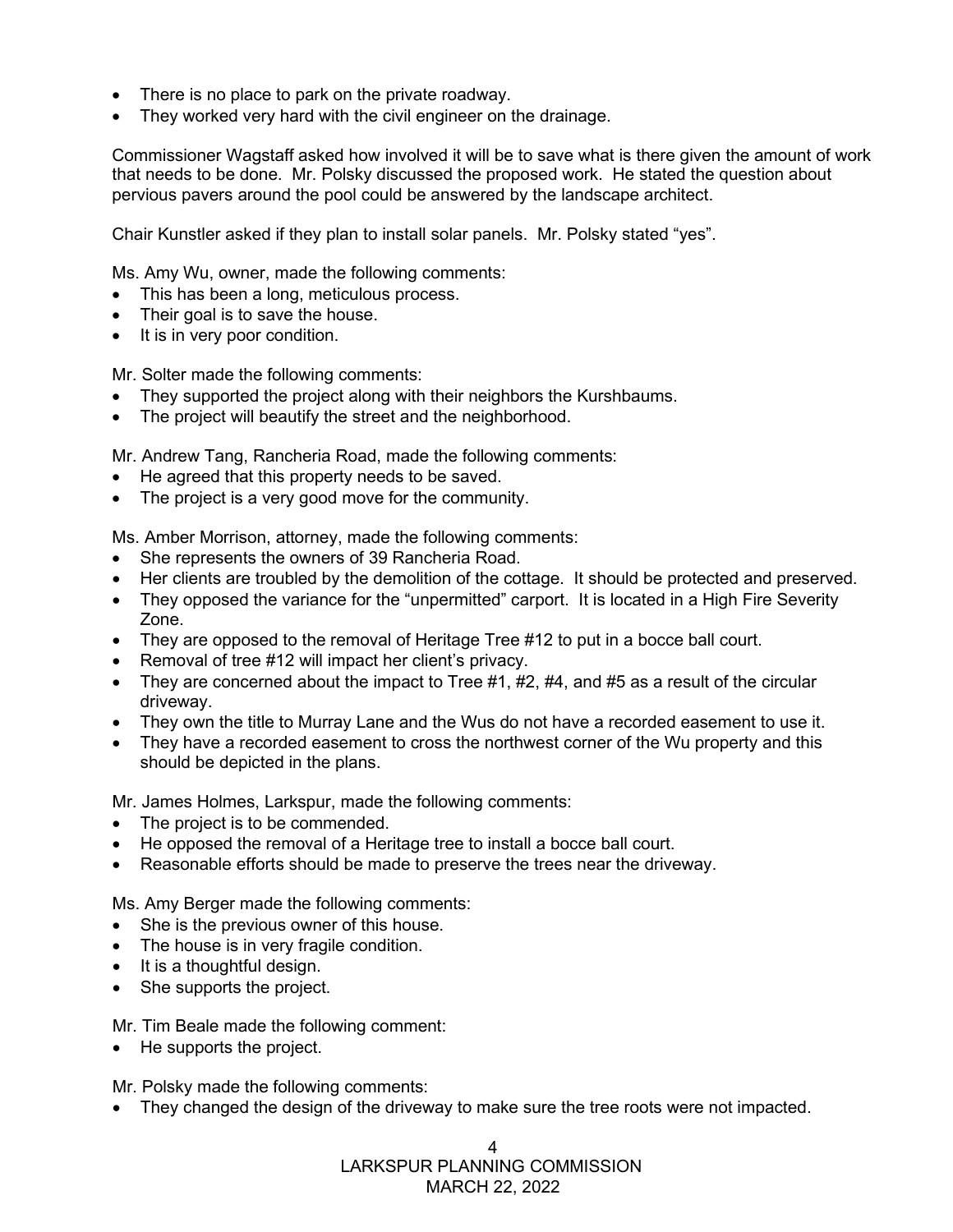- The arborist's report indicates fill will be used to construct the driveway near Trees #1, #2, and #3 and should not cause significant damage to the roots.
- They would be happy to give up the storage shed in the back of the garage to preserve Tree #12.

Chair Kunstler closed the Public Hearing.

Commissioner Wagstaff provided the following comments:

- He is happy that someone is tackling this huge project.
- The architect has done a great job in bringing new and old together.
- The garage is within three feet of the property line so it would be fireproof.
- This is a great project.
- He supports the project.

Commissioner Tauber provided the following comments:

- She agreed- this is a terrific project.
- She applauded the new owners.
- There is a clever reuse of the cottage into the garage.
- She is concerned about the trees around the driveway. Perhaps it could be narrowed a bit.

Commissioner Swisher provided the following comments:

- This is a very exciting project.
- He likes the idea of reusing the cottage.
- He is glad Tree #12 will not be removed.
- He trusts the arborist report with respect to the driveway trees.
- He fully supports the project.

Chair Kunstler provided the following comments:

- This is a remarkable project.
- He thanked staff for the hard work put in to reviewing this project.
- The project is in compliance with the possible exception of the driveway. He asked the applicant and architect to consider some narrowing of the driveway to maximize the protection of those trees.
- He can make the findings to approve this project.

M/s, Swisher/Tauber, motioned and the Commission voted 4-0-1 (Chalmers absent) to approve H/DR/V/EX/HRT #21-35, 9 Murray Lane, subject to the findings and conditions set forth in the staff report and the additional condition that Tree #12 is preserved by eliminating the storage space in the back of the garage.

Chair Kunstler stated there is a 10-day appeal period.

# **BUSINESS ITEMS**

# **1. Approval of Minutes from the February 22, 2022 meeting**

M/s, Tauber/Wagstaff, motioned and the Commission voted 4-0-1 (Chalmers absent) to approve the minutes from February 22, 2022 as submitted.

# **2. Planning Commissioners' Reports**